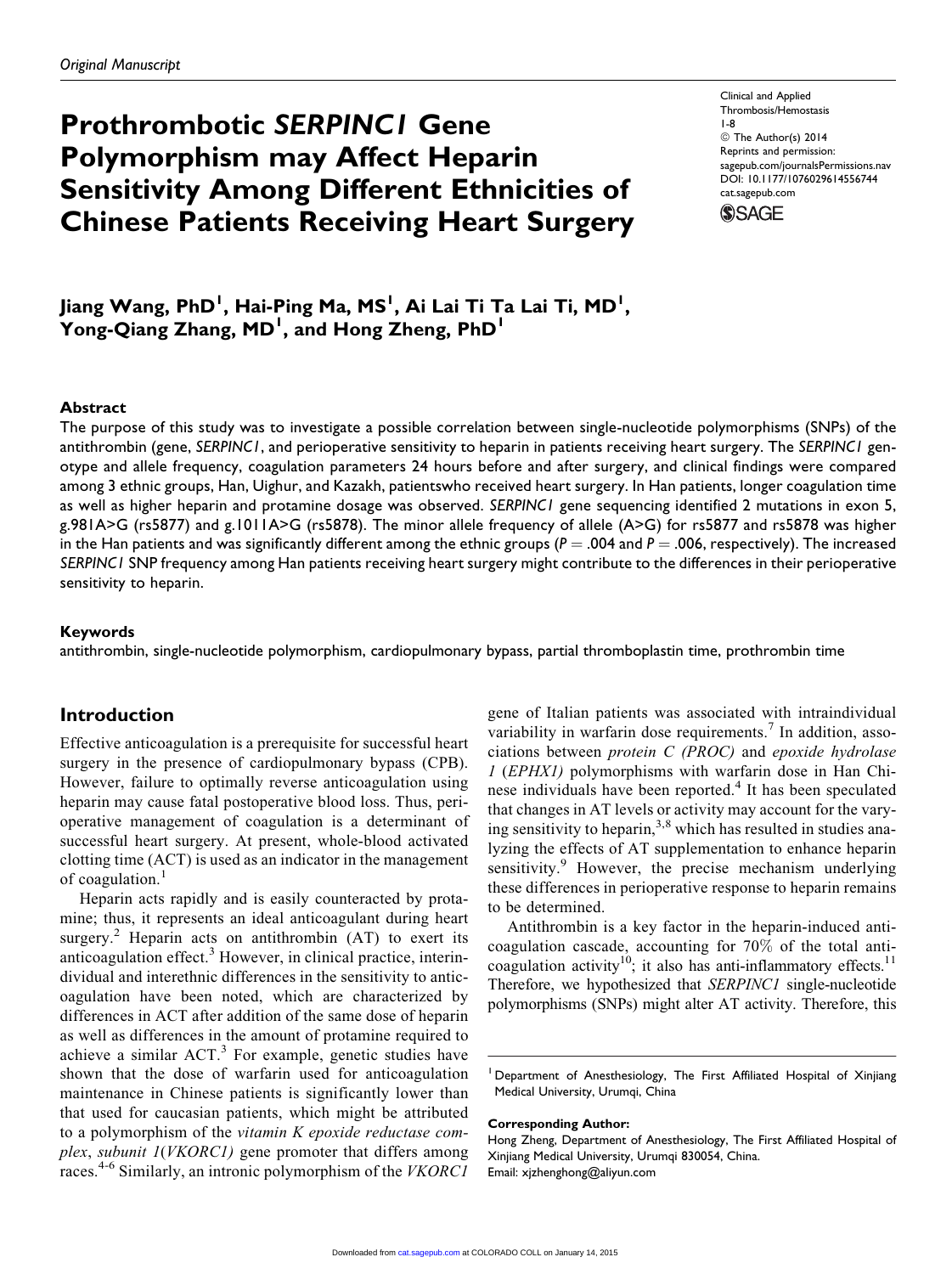

Figure 1. Patient recruitment and exclusion from the study.

study investigated the correlation between AT gene SNP and perioperative sensitivity to heparin in Uighur, Kazakh, and Han Chinese patients receiving heart surgery in the presence of extracorporeal circulation at the First Affiliated Hospital of Xinjiang Medical University in Urumqi. Urumqi is located in the northwest of China and is comprised of various ethnicities, including approximately 10.35 million Uighurs and Kazakhs. In 2012, 1158 patients received heart surgery in our hospital, of whom 375 were Uighurs, 197 were Kazaks, and 608 were Han patients. Thus, minorities accounted for about 50% of patients receiving heart surgery in our institution. In this study, 180 patients were enrolled, and their SERPINC1 genotype and allele frequency was compared along with their coagulation parameters and clinical findings. This analysis may uncover the mechanism underlying intraethnic differences in response to anticoagulation therapy and provide evidence for predicting heparin dosage requirements on an individualized basis.

## Materials and Methods

#### Study Participants

Han, Uighur, and Kazakh patients ( $n = 60$  per group), who received heart surgery, were recruited from the Affiliated First Hospital of Xinjing Medical University. Figure 1 shows the number of patients recruited from each ethnic group as well as the exclusion criteria. This cohort study was registered in the Chinese Clinical Trial Register (ChiCTR) as ChiCTR-

OCH-12002708, which was established according to both the World Health Organization International Clinical Trials Register Platform Standard and the Ottawa Group Standard. This study was approved by the Ethics Committee of the Affiliated First Hospital of Xinjiang Medical University, and informed consent was obtained from every patient prior to enrollment in the study.

Patients, who received selective heart surgery for valve replacement or congenital heart diseases (atrial or ventricular septal defect) and had relatives within 3 generations who were Hans, Uighurs, or Kazakhs were enrolled. Patients disclosed their ethnic backgrounds, which were confirmed by the local government office. In addition, the following inclusion criteria were applied for the present study: (1) age of 18 to 65 years, (2) no family history of thrombotic disorders, and (3) normal preoperative coagulation function.

Patients were excluded if they had 1 of the following: (1) abnormal liver or kidney function prior to surgery, (2) longterm malnutrition or a history of malignancy, (3) surgery immediately before the study, (4) treatment with anticoagulation drugs, such as heparin, oral aspirin, clopidogrel, warfarin, and ticlopidine, within 1 week before the surgery, (5) history of long-term treatment with corticosteroids, (6) second heart surgery or emergency surgery, (7) family history of hematologic genetic diseases (eg, thrombophilia), blood-borne infectious diseases, hematological diseases, or sensitivity to protamine, (8) mental disorders, and (9) refusal to participate due to privacy concerns (Figure 1). Long-term malnutrition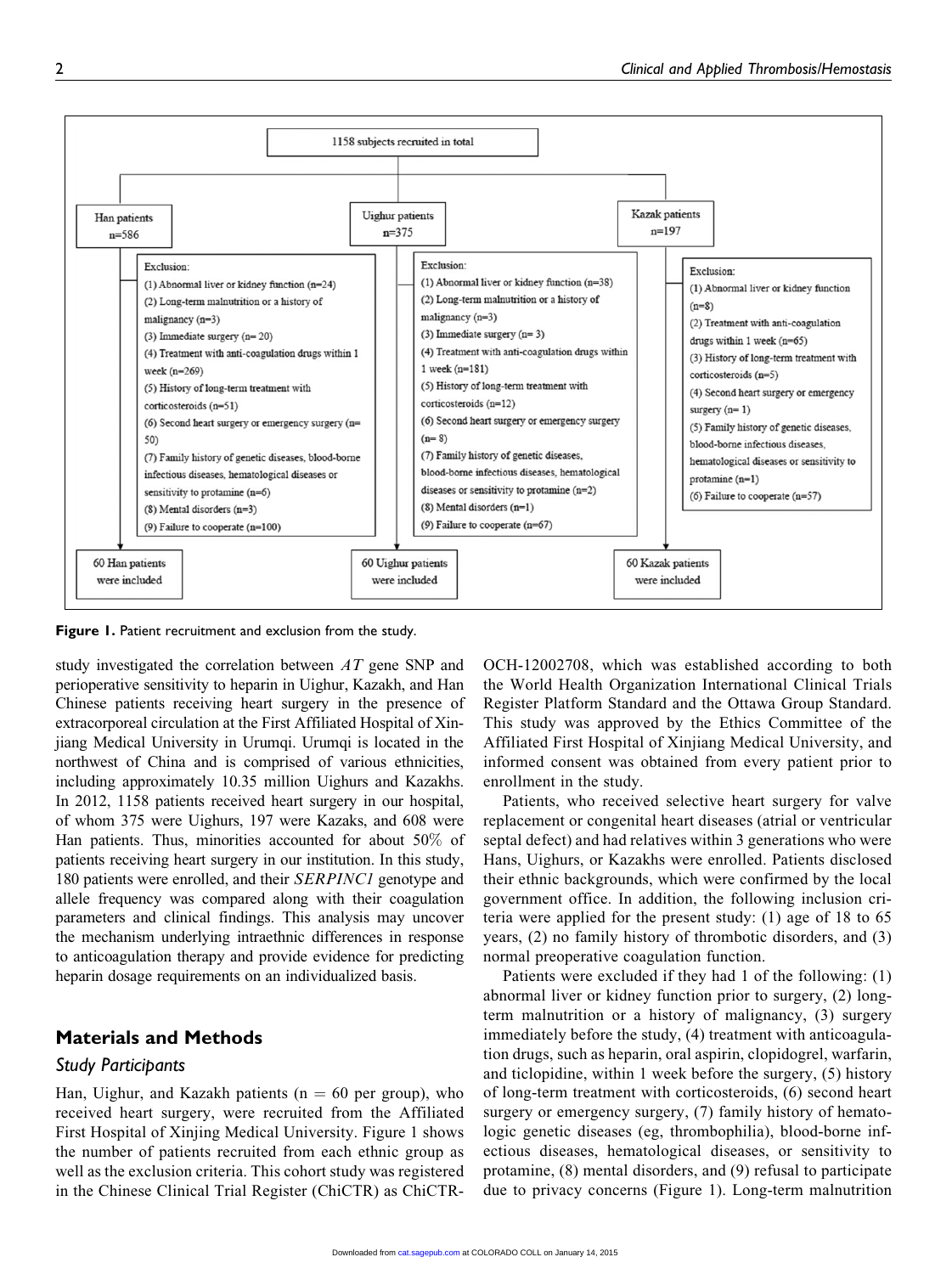Table 1. Baseline and Clinical Characteristics of Patients by Ethnic Background.

|                                            | Han (n = 60)      | Uighur (n $= 60$ ) | Kazak (n $= 60$ ) | P value           |
|--------------------------------------------|-------------------|--------------------|-------------------|-------------------|
| Age, median (IQR)                          | 52.5 (37.0, 59.0) | 48.0 (40.5, 58.0)  | 52.0 (44.0, 60.5) | $.277^{\rm a}$    |
| Gender, n (%)                              |                   |                    |                   |                   |
| Female                                     | 25(41.7)          | 21(35.0)           | 14(23.3)          | .098 <sup>b</sup> |
| Male                                       | 35(58.3)          | 39(65.0)           | 46 (76.7)         |                   |
| BMI, mean $\pm$ SD                         | $23.6 \pm 3.2$    | $23.8 \pm 3.2$     | $24.1 + 2.6$      | .716 <sup>c</sup> |
| $EF(\%)$ , median (IQR)                    | 60.0 (54.0, 65.0) | 58.0 (53.0, 62.0)  | 57.0 (53.5, 62.0) | .369 <sup>a</sup> |
| NYHA class, n (%)                          |                   |                    |                   |                   |
| $\mathbf{I}$                               | 52 (86.7)         | 50(83.3)           | 50 (83.3)         | $.844^{b}$        |
| Ш                                          | 8(13.3)           | 10(16.7)           | 10(16.7)          |                   |
| Diagnosis, n (%)                           |                   |                    |                   |                   |
| Valvular heart disease                     | 48 (80.0)         | 52 (86.7)          | 51 (85.0)         | .586 <sup>b</sup> |
| Congenital heart disease                   | 12(20.0)          | 8(13.3)            | 9(15.0)           |                   |
| Length of ICU stay, h, median (IQR)        | 21.0 (19.0, 24.0) | 21.0 (18.5, 22.8)  | 20.8 (18.3, 24.0) | .998 <sup>a</sup> |
| Length of hospital stay, day, median (IQR) | 21.5 (19.0, 25.0) | 19.0(18.0, 23.0)   | 21.0 (18.0, 25.0) | .231 <sup>a</sup> |
| AT activity                                | 90.1 $\pm$ 15.1   | $101.1 \pm 12.8$   | $98.4 + 12.7$     | .132 <sup>c</sup> |
| Antigen level, µg/mL                       | $105.3 + 43.6$    | $89.7 + 34.9$      | $83.4 \pm 30.1^d$ | .004 <sup>c</sup> |

Abbreviations: IQR, interquartile range; BMI, body mass index; EF, ejection fraction; NYHA, New York Heart Association; ICU, intensive care unit; ANOVA, analysis of variance; SD, standard deviation.

<sup>a</sup>Values were compared using the Kruskal-Wallis test.

<sup>b</sup>Values were compared using the chi-square test.

Values were compared using ANOVA.

<sup>d</sup>Indicates a significant difference compared to the Han group,  $P < .05$ .

was defined as weighing 15% to 20% less than the patient's ideal body weight or having a body mass index (BMI; weight  $(kg)/[\text{height (m)}^2]$  of less than 18.5. Ideal body weight was calculated as follows: for males: (body height [cm]  $- 80 \times 0.7 \pm 1$ 10% and for females (body height [cm]  $-70 \times 0.6 \pm 10$ %.

## Coagulation Function Assessment

Venous blood (3.7 mL) was collected within 24 hours before and after surgery and anticoagulated with citrate at a ratio of 1:9, followed by detection of anticoagulation function by determining the activated partial thromboplastin time (APTT) and the prothrombin time (PT).

For AT activity, plasma was diluted with saline and incubated for 90 seconds with excess human factor IIa (FIIa) in the presence of heparin, forming an AT–thrombin–heparin complex.<sup>12</sup> Excess human FIIa catalyzes the release of p-nitroanaline from a chromogenic substrate. The absorbance measured at 405 nm is inversely proportional to the AT activity concentration in the sample.

For AT antigen level measurement, thrombin–antithrombin complex-derived human enzyme-linked immunosorbent assay kit (ab108907; AbCam China, Shanghai, China) was used in accordance with manufactures' instructions. The Bio-Rad xMark microplate absorbance spectrophotometer (Bio-Rad, Hercules, California) was used for reading of all micro plates.

#### Anticoagulation Management

Perioperative heparin-induced anticoagulation management was carried out as described previously.<sup>13</sup> In brief, the threshold for coagulation function was set as an ACT value >480 seconds during extracorporeal circulation at the time of heart surgery. Protamine was used after the surgery to counteract the heparin-induced anticoagulation, thereby returning the coagulation state to normal.

## Peri- and Postoperative Study Parameters

The turnaround time and auxiliary time of intraoperative extracorporeal circulation, the amount of heparin used to maintain the ACT at  $\geq 480$  seconds, the number of patients receiving blood transfusion, and the postoperative blood loss (drainage volume within 24 hour) were determined. In addition, the number of intensive care unit (ICU) days and hospital days was determined.

## SERPINC1 Genotype and Allele Frequency

Whole blood (3 mL) was collected from the radial artery before surgery and stored at  $-80^{\circ}$ C for subsequent SER-PINC1 gene sequencing. Genomic DNA extraction from 200 μL of samples was performed using a whole-blood genomic DNA extraction kit according to the manufacturer's instructions (Aidlab Inc, Beijing, China). The polymerase chain reaction (PCR) mixture included 2  $\mu$ L of 10 $\times$  EX Buffer,  $1.6 \mu L$  of 2.5 mmol/L dNTP, 1  $\mu L$  of forward primer, 1  $\mu L$ of reverse primer, 1  $\mu$ L of Ex Taq polymerase (5 U/ $\mu$ L), 1  $\mu$ L of genomic DNA, and 12.4 mL ddH2O. Forward and reverse primers were designed and synthesized for all 7 exons of the SERPINC1 gene as described by Caspers et al.<sup>14</sup> Details of primers used for *SERPINC1* genotyping and allele frequency analysis are listed in Supplementary Table 1.The reaction conditions were as follows: denaturation at  $95^{\circ}$ C for 10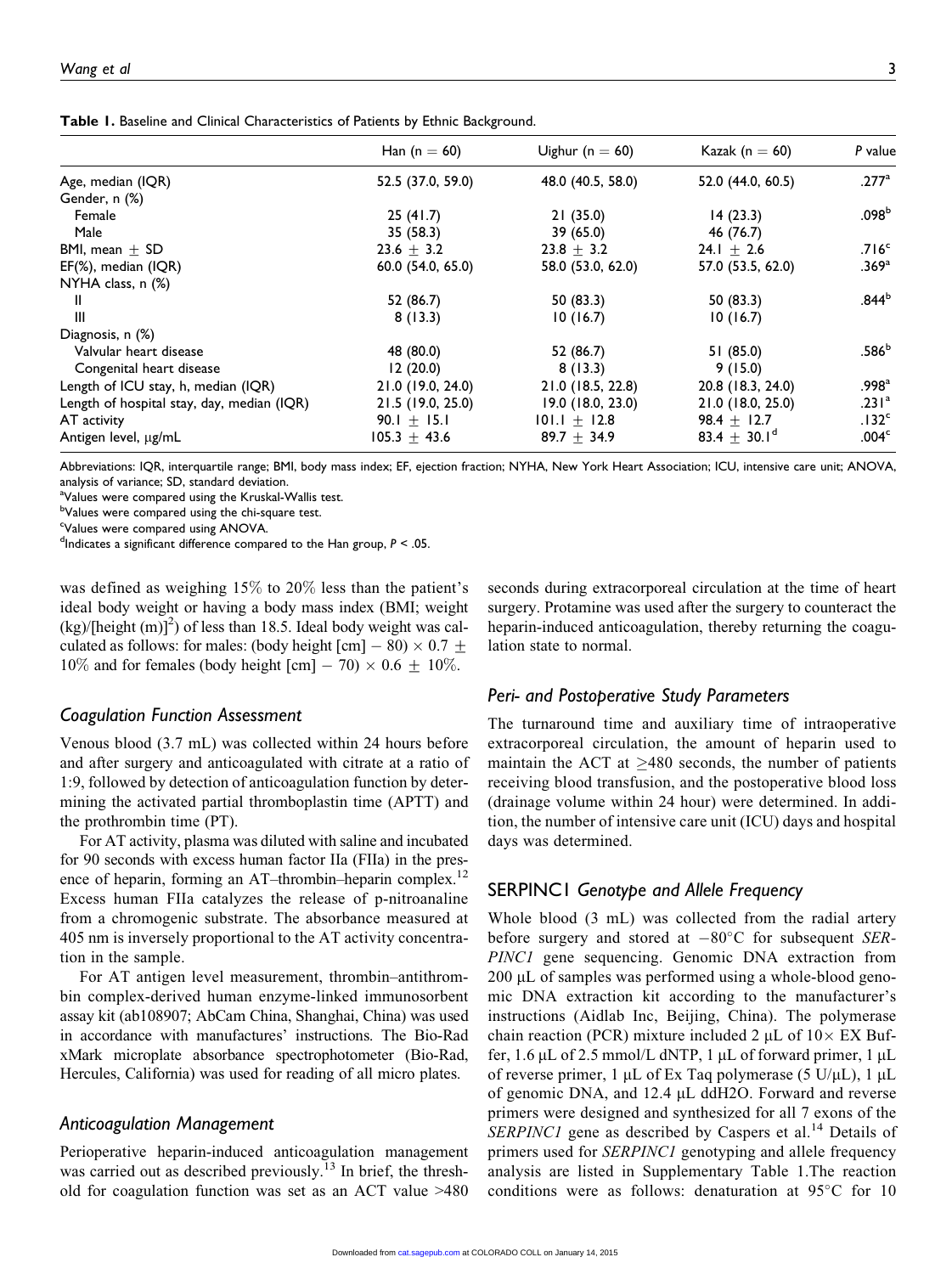

Figure 2. The reverse arrow showed a total of 9 SNP sites within 7 exons of the antithrombin gene, SERPINC1. The figure showed Gene ID 462 (SERPINC1) as well as merged features of NP\_000479.1 and NM\_000488.3 with 13 579 bps.

minutes, 35 cycles of annealing at  $60^{\circ}$ C for 30 seconds and extension at  $72^{\circ}$ C for 45 seconds, and a final extension at 72 $\rm ^{\circ}C$  for 10 minutes. Products were stored at 4 $\rm ^{\circ}C$  until sequencing analysis. The PCR products were subjected to sequencing by Beijing Microread Gene Co, Ltd (Beijing, China)

## Statistical Analysis

Continuous data were summarized by means  $\pm$  standard deviations or medians and interquartile ranges (IQR; 25th and 75th percentiles), depending on the normality of the data distribution. Categorical data were expressed by frequencies and percentages. The differences among the 3 ethnic groups were detected by 1-way analysis of variance or the Kruskal-Wallis test for continuous data as well as the chi-square test or Fisher exact test for categorical data when applicable. Post hoc pairwise comparisons were performed using the Bonferroni approach to control for type I error. Comparisons of APTT and PT before and after the surgery were conducted using the Wilcoxon signed rank test. All statistical analyses were performed with SAS software version 9.2 (SAS Institute Inc, CaryNorth Carolina). A 2-tailed  $P < .05$  indicated statistical significance.

# **Results**

## Baseline Characteristics

A total of 180 patients (120 males and 60 females), consisting of 60 Han, 60 Uighur, and 60 Kazak, were enrolled in this study. The age of the patients ranged from 18 to 75 years, with a median of 50 years (IQR: 41-59 years; Table 1). No significant differences in age, gender, BMI, ejection fraction, New York Heart Association (NYHA) Functional Classification (NYHA class), diagnosis of heart disease, length of ICU stay, length of hospital stay, and AT activity were observed among the 3 ethnic groups (Table 1). However, the mean antigen level was significantly higher in the Han group than in the Kazak group (105.3 vs 83.4,  $P = .004$ ).

# Proportion of SERPINC1 Mutations by Ethnic Background

After sequencing all 7 exons of the *SERPINC1* gene, the following 9 SNP sites were identified in exons 5 and 7: g.981A>G, g.984G>T, g.1000G>T, g.1002A>G, g.1011A>G, g.1030G>A, g.1267G>A, g.1334G>A, and g.1336G>A (Figure 2). Significant differences were noted in the frequency of the g.981A>G (rs5877) and g.1011A>G (rs5878) genotypes among the 3 groups.

DNAMAN6.0 software was next used to analyze the nucleotide sequence of the PCR products. Specifically, the influence of the g.981A $>$ G (rs5877) and g.1011A $>$ G (rs5878) genotypes on gene translation was evaluated. Results showed that valine 295 and glutamine 305 remained unchanged in the presence of the g.981A $>$ G (rs5877) as well as the g.1011A $>$ G (rs5878) genotype, suggesting that the AT protein structure is not influenced by these SNPs (data not shown).

# Comparison of the SERPINC1 Gene Polymorphisms Among Han, Uighur, and Kazak Patients

The MAFs of allele (A>G) for rs5877 and rs5878 were higher in the Han patients and were significantly different among the ethnic groups ( $P = .004$  and  $P = .006$ , respectively; Table 2).

# Differences in Coagulation Parameters Among Han, Uighur, and Kazak Patients

As shown in Table 1, although the Han group had the lowest AT activity of the groups analyzed, it did not reach statistical significance ( $P = .132$ ). The median preoperative APTT for the Han, Uighur, and Kazak patients was 31.65, 30.00, and 30.20 seconds, respectively ( $P = .006$ ; Table 3). After Bonferroni correction, the Han patients had significantly longer preoperative APTT as compared to the Uighur patients ( $P < .05$ ). However, no differences in pre-operative PT were observed (Table 3).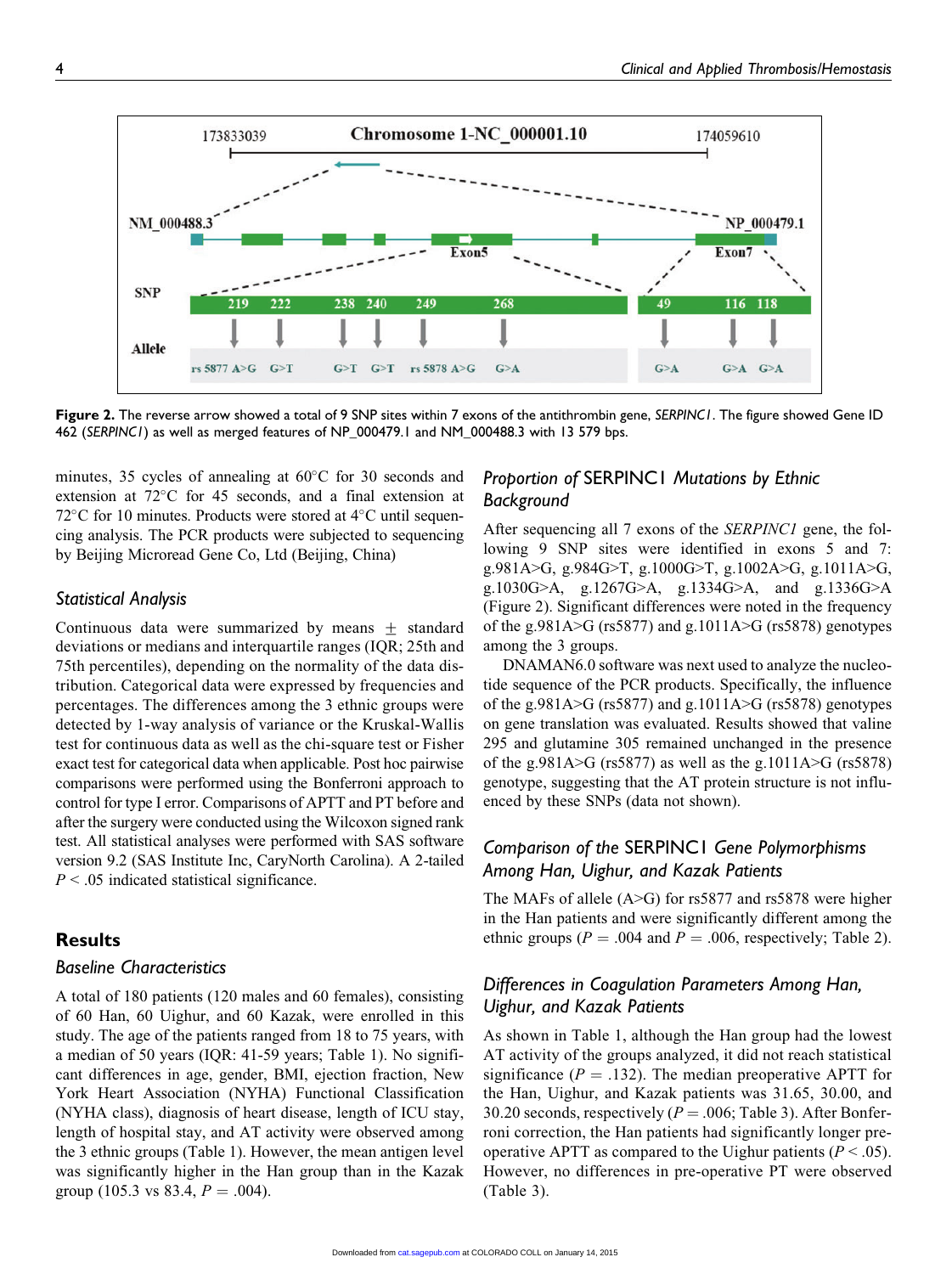|                                | Han<br>$(n = 60)$ | Uighur<br>$(n = 60)$ | Kazak<br>$(n = 60)$ | P<br>value        |
|--------------------------------|-------------------|----------------------|---------------------|-------------------|
| Exon-5, SNP g.981A>G (rs5877)  |                   |                      |                     |                   |
| Genotype, n (%)                |                   |                      |                     |                   |
| A/A                            | 15(25.0)          | 24 (40.0)            | 26(43.3)            | .052 <sup>b</sup> |
| A/G                            | 21(35.0)          | 24(40.0)             | 22(36.7)            |                   |
| G/G                            | 24 (40.0)         | 12(20.0)             | 12(20.0)            |                   |
| Allele (A>G)                   |                   |                      |                     |                   |
| MAF. %                         | 57.50             | 40.00                | 38.33               | .004 <sup>b</sup> |
| Exon-5, SNP g.1011A>G (rs5878) |                   |                      |                     |                   |
| Genotype, n (%)                |                   |                      |                     |                   |
| A/A                            | 29 (48.3)         | 37(61.7)             | 39 (65.0)           | .112 <sup>b</sup> |
| A/G                            | 9(15.0)           | 11(18.3)             | 11(18.3)            |                   |
| G/G                            | 22(36.7)          | 12(20.0)             | 10(16.7)            |                   |
| Allele (A>G)                   |                   |                      |                     |                   |
| MAF, %                         | 44.17             | 29.17                | 25.83               | .006 <sup>b</sup> |

Table 2. Comparison of the SERPINC1 Gene Polymorphism Among the 3 Ethnic Groups.<sup>a</sup>

Abbreviations: MAF: Minor allele frequencies; SNP, single-nucleotide polymorphism.

a g.981A>G (rs5877) and g.1011A>G (rs5878).

<sup>b</sup>Values were compared using the chi-square test.

Postoperative APTT and PT were determined at 24 hours postsurgery. As shown in Table 4, the median postoperative APTT for the Han, Uighur, and Kazak patients was 31.90, 30.40, and 30.55 seconds, respectively ( $P = .001$ ). After Bonferroni correction, the Han patients had significantly longer postoperative APTT than both the Uighur and the Kazak patients ( $P < .05$ ). However, no differences in postoperative PT were observed among the groups (Table 3). Although no differences in pre- and postoperative APTT were detected in any of the ethnic groups, the postoperative PT was significantly longer for all the groups compared with their preoperative values ( $P < .05$ ; Table 3).

# Comparison of Extracorporeal Circulation Parameters Among the Han, Uighur, and Kazak Patients

As shown in Table 4, no significant differences were found in bypass time, aortic clamping time, lowest body temperature, and operation time among the 3 ethnic groups analyzed. However, significant differences in postoperative mediastinal drainage ( $P = .001$ ) and chest tube drainage ( $P = .002$ ) were observed. In addition, the proportion of blood transfusions differed significantly by ethnic background with a greater proportion of Han patients requiring blood transfusion ( $P =$ .032). Moreover, the dosage of heparin and protamine sulfate/heparin in Han patients was significantly higher than that observed in the other patients of Uighur and Kazak ethnicity (both  $P < .001$ ; Table 4).

## **Discussion**

Maintenance and management of perioperative coagulation is a determinant of the success of a surgery. To prevent

coagulation or thrombosis, heparin, which acts on AT, is used for anticoagulation during extracorporeal circulation. However, varying responses to heparin have been reported, which may be due to altered AT levels or activity.<sup>8</sup> Therefore, this study aimed to investigate the correlation between SERPINC1 SNPs and sensitivity to heparin-induced anticoagulation in Han, Uighur, and Kazakh patients undergoing heart surgery with the goal of identifying patients at risk of hemorrhagerelated complications and predicting heparin dosage requirements on an individualized basis as has been undertaken for warfarin.<sup>5</sup> Two SNPs (rs5877 and rs5878) were observed in exon 5 of SERPINC1 which were detected in a greater proportion of the Han patients. In addition, differences in coagulation function, heparin and protamine dosage, and blood transfusions were observed in this subset of patients.

In the present study, Han, Uighur, and Kazakh patients receiving heart surgery with extracorporeal circulation were recruited. These patients were randomly selected from residents of Xinjiang, and patients with factors influencing sensitivity to heparin were excluded. Thus, the recruited patients were representative of the population of Xinjiang.

Postoperative hemorrhage often due to dysfunctional coagulation is a common complication of heart surgery. The incidence rate of postoperative bleeding was 6% to 25%. <sup>15</sup> After heart surgery, a variety of coagulation factors (eg, Factors III, VII, and XI) are consumed, and a large amount of proinflammatory cytokines, including C-reactive protein, tumor necrosis factor, and interleukin 6, are released due to surgical trauma and extracorporeal circulation.<sup>16</sup> These factors may influence coagulation function to a certain extent. In addition, low levels of AT activity are associated with a poor outcome (eg, prolonged ICU stay, incidence of surgical reexploration, adverse neurologic events, and incidence of thromboembolic events) after  $CPB$ .<sup>17</sup> In the present study, the preoperative coagulation function of all patients was normal. Analysis of pre- and postoperative APTT and PT revealed longer APTT in Han patients than the Uighur and Kazakh patients. Although no differences in PT were detected between the ethnic groups analyzed, PT values within 24 hours after surgery were significantly longer than those before surgery. Moreover, the prolongation of PT was more evident in the Han patients. In addition, a greater proportion of Han patients required blood transfusions and had greater blood loss within 24 hours of surgery when compared to the Uighur and Kazakh patients. Furthermore, the amount of heparin and protamine used in the perioperative period was significantly larger in the Han patients when the influencing factors (ie, operation time and duration of extracorporeal circulation) were similar, suggesting a higher sensitivity of the Uighur and Kazakh patients to heparin than the Han patients. Furthermore, the longer baseline APTT, which is not impacted by AT, in Han patients is suggestive of the presence of a completely distinct pretest variable (acquired or genetic) in this subset.

Antithrombin is a serine protease inhibitor (serpin) that has a role in anticoagulation by targeting proteases within the contact activation pathway, resulting in their inactivation.<sup>18</sup>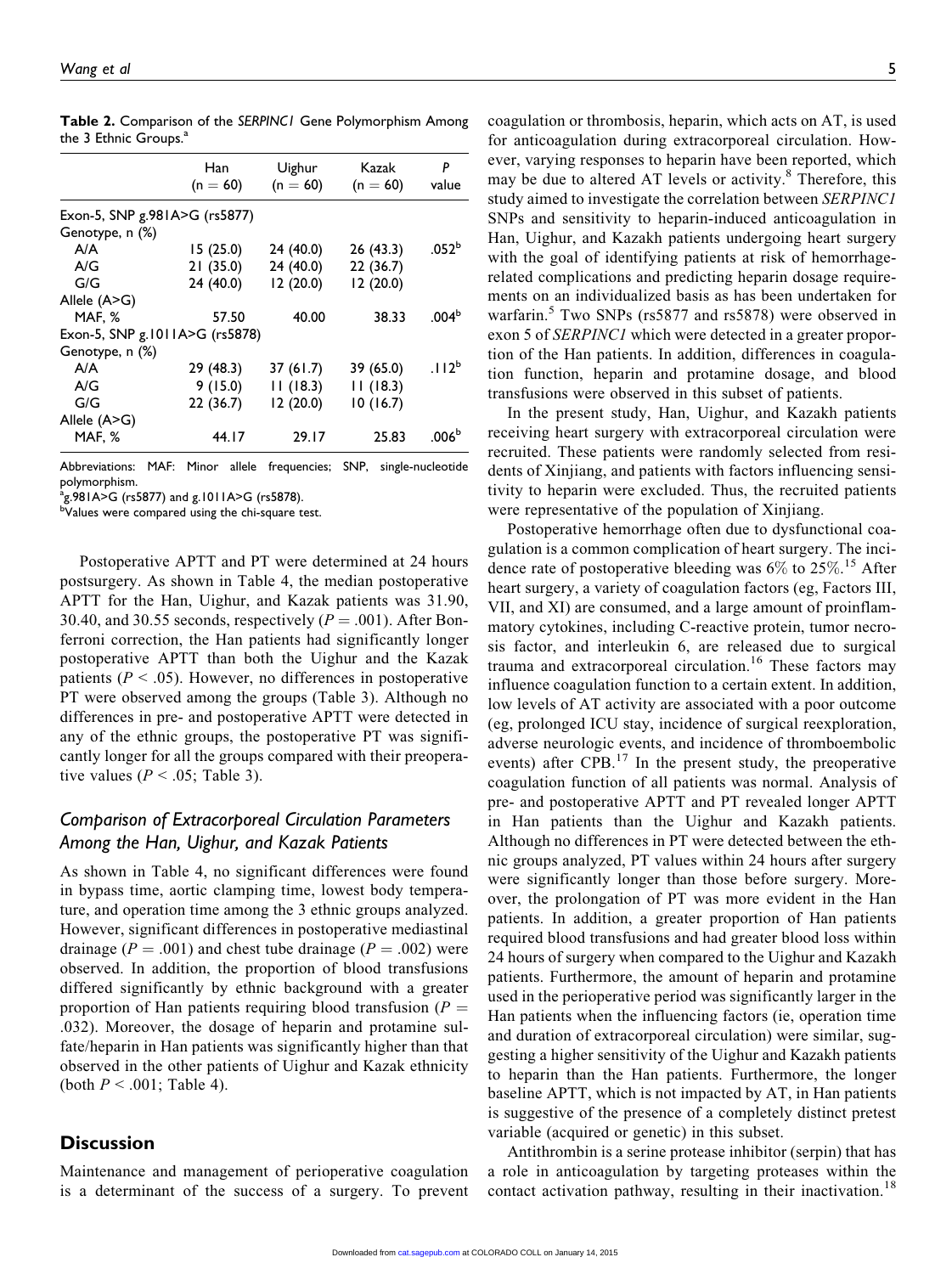|                      | Han (n = 60)                        | Uighur (n $= 60$ )                  | Kazak (n $= 60$ )                   | $P$ value <sup><math>a</math></sup> |  |
|----------------------|-------------------------------------|-------------------------------------|-------------------------------------|-------------------------------------|--|
| Preoperation         |                                     |                                     |                                     |                                     |  |
| APTT, second         | 31.65 (29.55, 33.90)                | 30.00 $(28.35, 31.25)^{b}$          | 30.20 (27.90, 32.20)                | .006                                |  |
| PT, second           | $10.00$ (9.40, 10.65)               | 10.25(9.90, 10.65)                  | 10.30(9.85, 10.90)                  | .123                                |  |
| Postoperation (24 h) |                                     |                                     |                                     |                                     |  |
| APTT, second         | 31.90 (30.00, 34.50)                | 30.40 (28.55, 31.80) <sup>b</sup>   | 30.55 (28.60, 32.30) <sup>b</sup>   | ا 00.                               |  |
| PT, second           | $10.95$ (10.45, 12.00) <sup>c</sup> | $10.90$ (10.40, 11.45) <sup>c</sup> | $10.70$ (10.30, 11.55) <sup>c</sup> | .369                                |  |

Table 3. Comparison of APTT and PT Among the 3 Ethnic Groups.

Abbreviations: APTT, activated partial thromboplastin time; PT, prothrombin time.

<sup>a</sup>Values were compared using the Kruskal-Wallis test.

<sup>b</sup>Indicates a significant difference compared to the Han group.

<sup>c</sup>Indicates a significant difference compared to the preoperative value,  $P < 0.05$ .

| <b>Table 4.</b> Comparison of the Extracorporeal Circulation Parameters by Ethnic Background. |  |  |  |
|-----------------------------------------------------------------------------------------------|--|--|--|
|-----------------------------------------------------------------------------------------------|--|--|--|

|                                                    | Han (n = 60)          | Uighur ( $n = 60$ )                 | Kazak (n $= 60$ )                   | P value             |
|----------------------------------------------------|-----------------------|-------------------------------------|-------------------------------------|---------------------|
| Extracorporeal circulation, min                    |                       |                                     |                                     |                     |
| Bypass time, median (IQR)                          | 51.5 (39.0, 59.5)     | 46.0 (36.0, 64.5)                   | 41.0 $(35.0, 60.0)^a$               | .339 <sup>b</sup>   |
| Aortic clamping time, median (IQR)                 | 31.0 $(22.0, 39.0)^c$ | 28.0 $(22.0, 38.0)^d$               | 25.0 $(20.0, 35.0)^c$               | .502 <sup>b</sup>   |
| Lowest body temperature, $\degree$ C, median (IQR) | 34.1 (33.6, 35.0)     | 34.0 (33.0, 35.0)                   | 34.1 $(33.3, 35.0)^a$               | $.765^b$            |
| Operation time, min, median (IQR)                  | 204.0 (192.0, 216.0)  | 212.5 (202.0, 220.0)                | 210.0 (192.0, 220.0)                | .223 <sup>b</sup>   |
| Postoperative drainage, mL                         |                       |                                     |                                     |                     |
| Mediastinal drainage, median (IQR)                 | 250.0 (160.0, 445.0)  | $170.0$ (130.0, 295.0) <sup>e</sup> | $160.0$ (100.0, 260.0) <sup>e</sup> | .001 <sup>b</sup>   |
| Chest tube drainage, median (IQR)                  | 350.0 (250.0, 510.0)  | 250.0 $(150.0, 350.0)^e$            | 300.0 (150.0, 415.0)                | .002 <sup>b</sup>   |
| Heparin, mg/kg, median (IQR)                       | 3.00(2.93, 3.10)      | 2.80 $(2.67, 2.92)^e$               | $2.84$ (2.77, $2.92$ ) <sup>e</sup> | < 0.01 <sup>b</sup> |
| Protamine sulfate/heparin, mg/kg, median (IQR)     | 1.42 (1.33, 1.52)     | $0.89$ (0.83, 0.96) <sup>e</sup>    | $0.91$ (0.84, 1.01 <sup>e</sup>     | < 0.01 <sup>b</sup> |
| Blood transfusion, n (%)                           |                       |                                     |                                     |                     |
| No.                                                | 15(25.0)              | 28 (46.7)                           | 26(43.3)                            | .032 <sup>f</sup>   |
| Yes                                                | 45 (75.0)             | 32 (53.3)                           | 34 (56.7)                           |                     |

Abbreviation: IQR, interquartile range.

 $a_n = 59$ :

<sup>a</sup>n = 59;<br><sup>b</sup>Values were compared using the Kruskal-Wallis test.

 $n = 55;$  $n = 57$ ;

<sup>e</sup>Indicates a significant difference compared to the Han group,  $P < 0.05$ .

Values were compared using the chi-square test.

Heparin may bind to AT, leading to a conformational change that exposes the reactive center loop of AT and increasing AT anticoagulation activity by several thousand-fold.<sup>19-21</sup> Specifically, heparin binds the AT protein at amino acids 41 to 49 and  $107$  to  $156<sup>22</sup>$  In addition, Arg47, Lys114, Lys125, and Arg129 also play important roles in the binding of AT to heparin.<sup>22</sup> We identified 2 SNPs, g.981A>G ( $rs5877$ ) and g.1011A $>$ G (rs5878), in exon 5 of the *SERPINC1* gene with the highest frequency noted in the Han patients. However, further analysis showed the translation of 295 Val and 305 Gln, respectively, was not influenced by these SNPs.

Chuang et al<sup>23</sup> reported that the variations in the P1 position (Arg393) of AT altered its specificity without influencing its activation by heparin. Although the 2 silent mutations identified in the present study do not influence protein structure expression, they may still affect protein function and, therefore, a patient's sensitivity to heparin.

Hyperpyrexia, infection, increased platelet count, and the presence of concomitant diseases, including atrial myxoma, can all affect a patient's sensitivity to anticoagulation

management.<sup>24</sup> In a fashion similar to that reported for polymorphisms in CYP2C9 and VKORC1 and warfarin sensitivity, $5$  abnormalities in AT activity and expression due to SERPINC1 gene mutation also influence sensitivity to heparin.<sup>25</sup> In healthy Spanish caucasian individuals, several SNPs of the SERPINC1 gene have been identified, including 1 in the promoter region and 1 in intron 1.<sup>26</sup> Although the promoter polymorphism did not alter AT function, the one located on exon 1 was associated with plasma anti-factor X activated and AT levels. $26$  In the present study, concomitant diseases were excluded. Therefore, we speculate that these homozygous mutations of the *SERPINC1* gene may influence the stability of AT and its sensitivity to heparin in Han patients as compared with Uighur and Kazakh patients, resulting in increased heparin and protamine usage, postoperative blood loss as well as intraoperative blood transfusion in Han patients. There is evidence showing that individualized anticoagulation with heparin during the heart surgery in the presence of extracorporeal circulation may improve the clinical outcome, $27,28$  which is supported in the present study.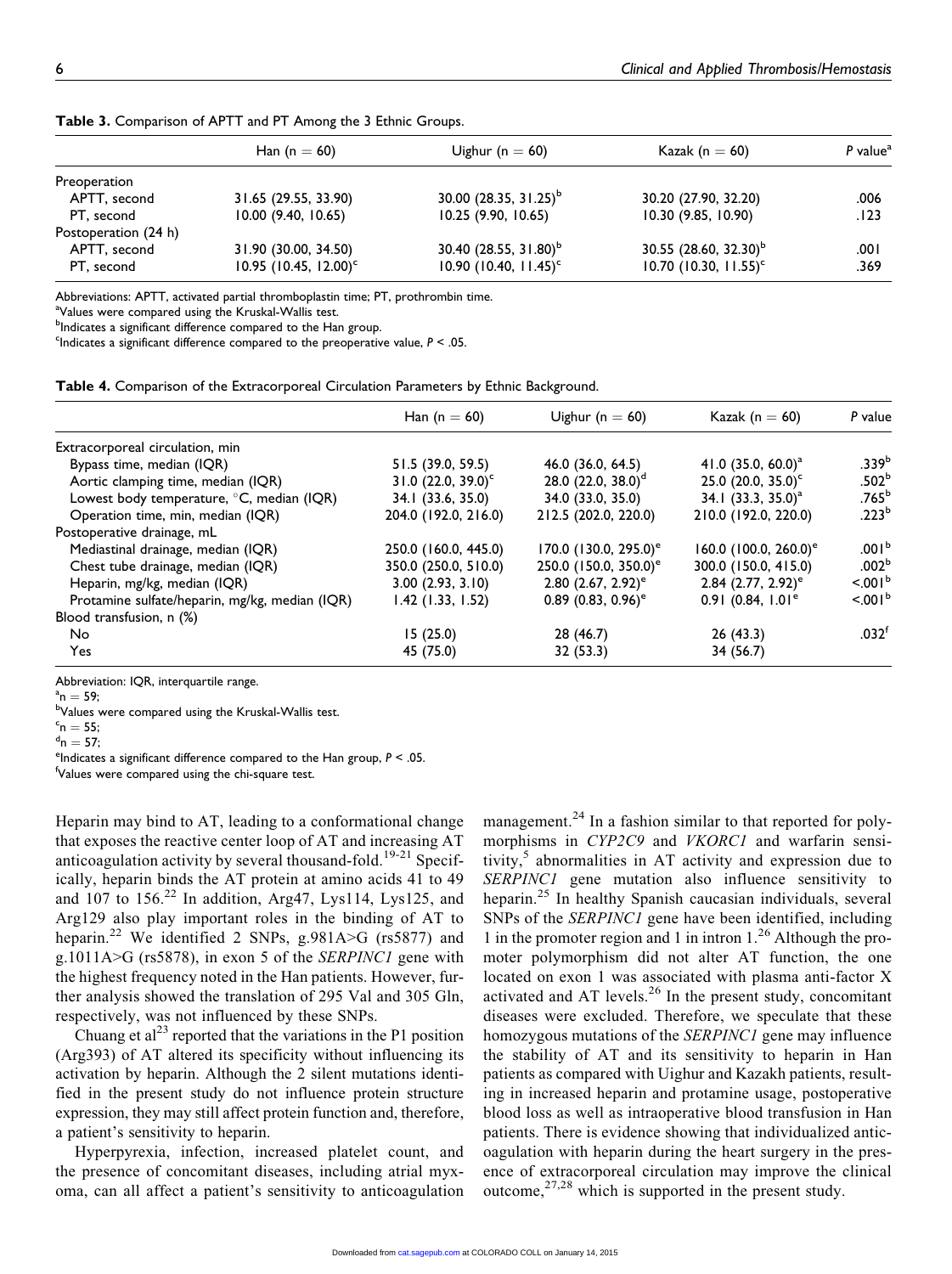The study is limited in that the impact of the *SERPINC1* gene mutations on AT messenger RNA or protein structure as well as specificity was not assessed. Further studies are required to analyze the full impact of these mutations. In addition, the coagulation response was not directly correlated with the presence of SERPINC1 mutations. Therefore, further studies with a large sample size are required to confirm our findings.

Understanding the molecular and genetic mechanisms underlying differences in heparin sensitivity by ethnicity is important for the management of perioperative anticoagulation. Antithrombin is a key factor involved in the heparininduced anticoagulation cascade. Differences in heparin sensitivity were noted in Han patients analyzed, which was apparent in the increased dosage of heparin and protamine used, the longer APTT, and the greater proportion of patients receiving intraoperative blood transfusion compared with Uighur and Kazakh patients. In addition, Han patients had a higher frequency of SERPINC1 gene SNPs, which may result in altered sensitivity to heparin. Further studies with larger cohorts are necessary to confirm our findings, which may be of clinical importance in developing protocols for individualized perioperative anticoagulation management.

#### Authors' Note

Jiang Wang carried out study concepts and design and participated in supervision of experimental studies. Hai-Ping Ma carried out clinical studies, experimental studies, manuscript preparation, and editing. Ai Lai Ti Ta Lai Ti participated in the literature research, clinical studies, and experimental studies. Yong-Qiang Zhang carried out experimental studies, data acquisition, data analysis, and statistical analysis. Hong Zheng participated in the study design, manuscript editing and review, and supervision of whole project.

#### Declaration of Conflicting Interests

The authors declared no potential conflicts of interest with respect to the research, authorship, and/or publication of this article.

#### Funding

The author(s) disclosed receipt of the following financial support for the research, authorship, and/or publication of this article: This work was supported by the Higher Education Specialized Research Fund for the Doctoral Program jointly funded project [grant number 20126517110005] and the Xinjiang Autonomous Region Key Discipline Project [New Scholar and Researchers (2010), No. 7].

#### Supplemental Material

The online [appendices/data supplements/etc] are available at http:// cat.sagepub.com/supplemental.

#### **References**

- 1. Guzzetta NA, Amin SJ, Tosone AK, Miller BE. Change in heparin potency and effects on the activated clotting time in children undergoing cardiopulmonary bypass. Anesth Analg. 2012; 115(4):921-924.
- 2. Bussey H, Francis JL, Heparin Consensus G. Heparin overview and issues. Pharmacotherapy. 2004;24(8 pt 2):103S-107S.
- 3. O'Carroll-Kuehn BU, Meeran H. Management of coagulation during cardiopulmonary bypass. Cont Educ Anaesth Crit Care Pain. 2007;7(6):195-198.
- 4. Lee MT, Chen CH, Chou CH, et al. Genetic determinants of warfarin dosing in the Han-Chinese population. Pharmacogenomics. 2009;10(12):1905-1913.
- 5. Wen MS, Lee M, Chen JJ, et al. Prospective study of warfarin dosage requirements based on CYP2C9 and VKORC1 genotypes. Clin Pharmacol Ther. 2008;84(1):83-89.
- 6. Yuan HY, Chen JJ, Lee MM, et al. A novel functional VKORC1 promoter polymorphism is associated with inter-individual and inter-ethnic differences in warfarin sensitivity. Hum Mol Genet. 2005;14(13):1745-1751.
- 7. D'Andrea G, D'Ambrosio RL, Di Perna P, et al. A polymorphism in the VKORC1 gene is associated with an interindividual variability in the dose-anticoagulant effect of warfarin. Blood. 2005: 105(2):645-649.
- 8. Despotis GJ, Levine V, Joist JH, Joiner-Maier D, Spitznagel E. Antithrombin III during cardiac surgery: effect on response of activated clotting time to heparin and relationship to markers of hemostatic activation. Anesth Analg. 1997;85(3):498-506.
- 9. Dietrich W, Busley R, Spannagl M, Braun S, Schuster T, Lison S. The influence of antithrombin substitution on heparin sensitivity and activation of hemostasis during coronary artery bypass graft surgery: a dose-finding study. Anesth Analg. 2013;116(6): 1223-1230.
- 10. Patnaik MM, Moll S. Inherited antithrombin deficiency: a review. Haemophilia. 2008;14(6):1229-1239.
- 11. Iba T, Gando S, Murata A, et al. Predicting the severity of systemic inflammatory response syndrome (SIRS)-associated coagulopathy with hemostatic molecular markers and vascular endothelial injury markers. J Trauma. 2007;63(5):1093-1098.
- 12. Beeck H, Nagel D, Pindur G, et al. Measurement of antithrombin activity by thrombin-based and by factor Xa-based chromogenic substrate assays. Blood Coagul Fibrinolysis. 2000;11(2): 127-135.
- 13. Young JA, Kisker CT, Doty DB. Adequate anticoagulation during cardiopulmonary bypass determined by activated clotting time and the appearance of fibrin monomer. Ann Thorac Surg. 1978;26(3):231-240.
- 14. Caspers M, Pavlova A, Driesen J, et al. Deficiencies of antithrombin, protein C and protein S - practical experience in genetic analysis of a large patient cohort. Thromb Haemost. 2012; 108(2):247-257.
- 15. Cachera JP, Kieffer E, Dubost C. [Postoperative hemorrhage in cardiac surgery with extracorporeal circulation]. J Chir (Paris). 1970;99(2):97-107.
- 16. Conway DS, Buggins P, Hughes E, Lip GY. Relationship of interleukin-6 and C-reactive protein to the prothrombotic state in chronic atrial fibrillation. J Am Coll Cardiol. 2004;43(11): 2075-2082.
- 17. Ranucci M, Frigiola A, Menicanti L, et al. Postoperative antithrombin levels and outcome in cardiac operations. Crit Care Med. 2005;33(2):355-360.
- 18. Olson ST, Bjork I. Regulation of thrombin activity by antithrombin and heparin. Semin Thromb Hemost. 1994;20(4):373-409.